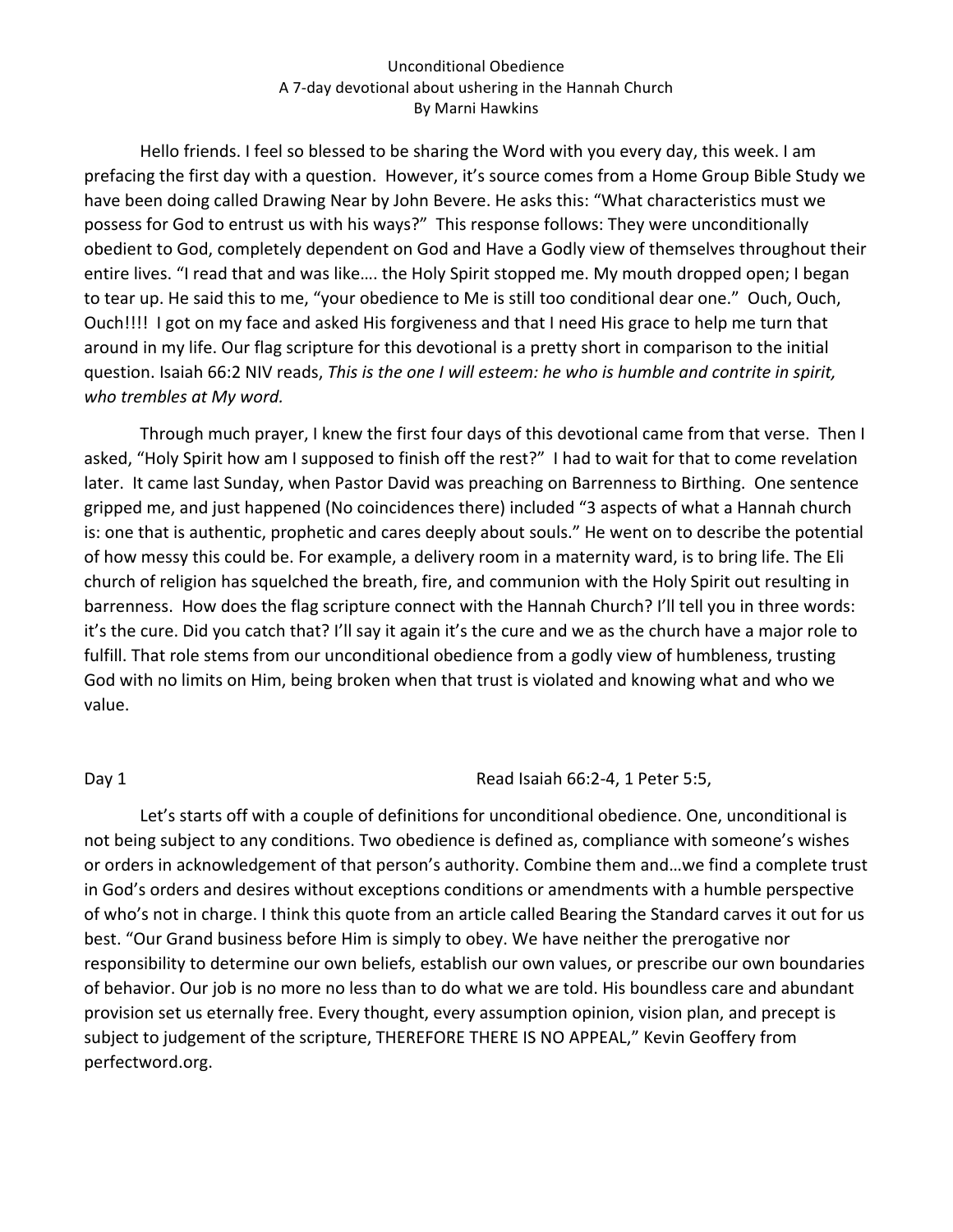This quote leads to our first characteristic humility. A short synopsis of what it is not is my Life lesson for today the Holy Spirit checked me and said "You certainly are good at drawing lines in the sand?" I thought to myself great I'm good at limiting what I will do, won't accept or can't go past! Let me spell it out for you: Marni placed conditions on the Holy Spirit. Obviously, I needed to go and confess the sin right away. To be humble is: to obey even when you don't understand, whether it benefits me or not, and seeing yourself through worth of Jesus by not getting in the way!!! If we are going to be in the place of birthing, there is no turning back. I feel strongly the Holy Spirit is saying not only has it begun but no U-turns are allowed. 1 Peter 5:5 says *God resists the proud and gives grace to the humble.* Where are you limiting what you will or won't do? What are you accepting that you shouldn't and not accepting what you should? Who is drawing the line you can't go past? Are you or is God?

Prayer: Father, forgive me for being great at placing limits on what Your Spirit is doing and will continue to do in and through my life. I don't want to be great at telling you "No, Holy Spirit," anymore. I don't want to be great at not accepting what you have for me. I don't want to great at saying stop again, I'm done and will go no further thank you but no! I don't want to be great at placing any conditions on you at all!! I'm tired of telling you what to do when it's not my place. I know it hurts your heart God when your will is much smaller than mine. I know it frustrates you when I get in the way and your anointing is stunted and the preciousness of your presence I can no longer feel. I'm choosing to humble myself and ask for Your presence right now Holy Spirit, to be the grace I need to get my own self agendas, busyness, work, acts of religiosity, and surrender all my benefits and I am placing them on the altar so Your fire will consume my "fleshy" ways. If I am going to be part of birthing a new move, Lord please be my point of no return so I only see the road to maturity and thankfulness and a transformed life. In Jesus name, Amen.

### Day 2 **Day 2** Read Isaiah 66:2-4, Isaiah 57:15, Psalm 34:18

As a tie in from yesterday, I ran across this quote from Elisabeth Elliott, "Obedience to God is our job. The results of that obedience are God's." Psalms 34:18 says this, *He is near to them that have a* broken heart and saves those with a contrite spirit. Contrite in the Hebrew is "Dakka" and is defined as being crushed or bruised to a powder. Therefore, a contrite spirit is one which pride and selfsufficiency have been completely crushed, crippled or broken. I'd like to say there is not even any residue of the powder remaining. It's a conscience cleansed of dead works and cannot bear the weight of its own guilt and offers no excuse or blame. In a nutshell, we grieve over the crippling weight of own sin. A key factor to remember is repentance in 2 Corinthians 5:21) is to remember, *Christ became sin for us so we can be God's righteousness in Him.* Without this contrite attitude there is the potential to become like the Pharisees, we go through the motions but the sin remains. This can happen when we delay our obedience also because delayed obedience is conditional obedience. The delay is never on the Spirit's end only ours. It means it's happening not in our timing or its us that's hindering it. His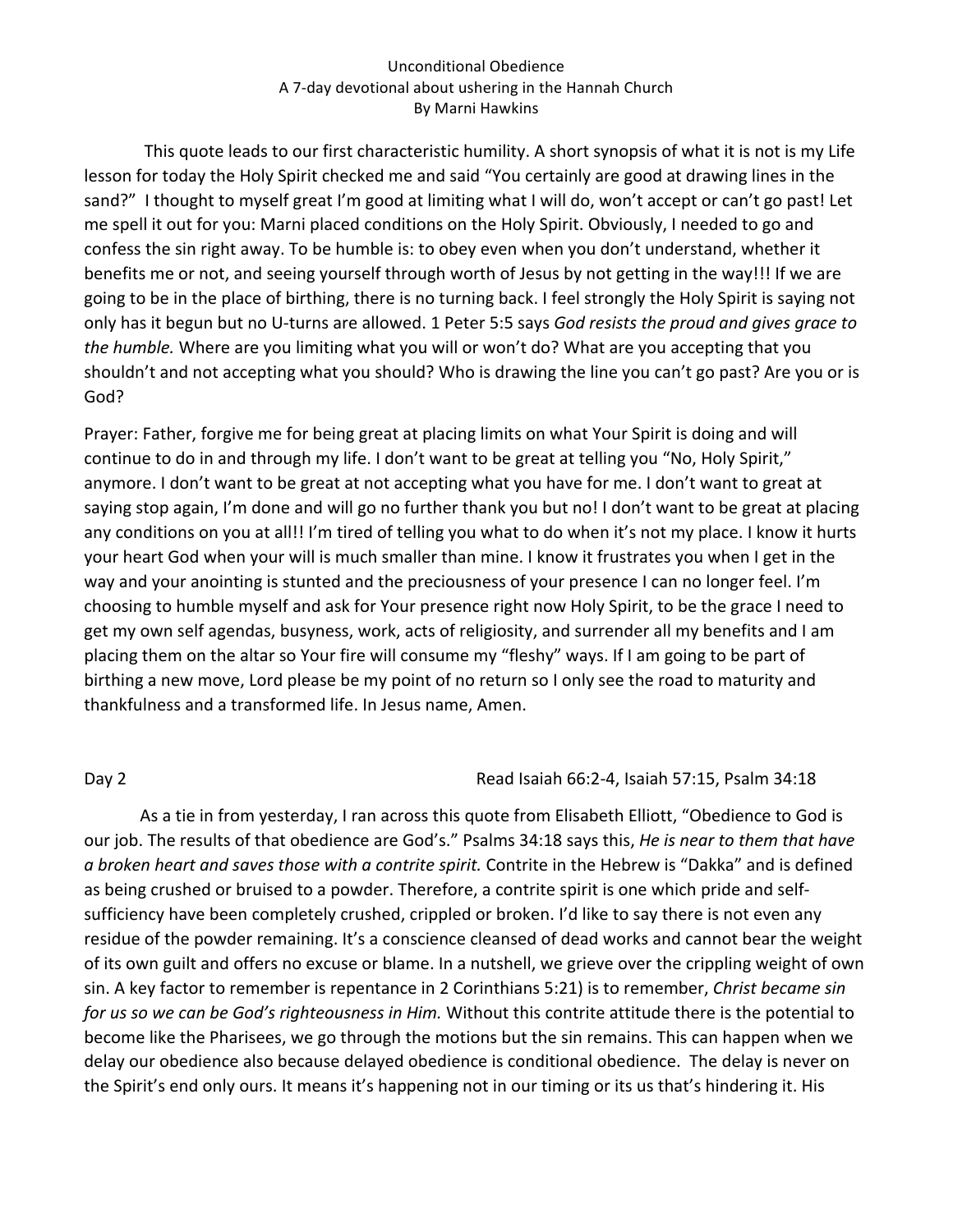answers to us require us to wait with expectation for His intervention as He waits in expectation for us not to delay in obeying Him.

Remember what your sins cost Jesus Christ. His Spirit makes you a dwelling place with our heavenly Father is our promise. According to Got Questions.org's comment on Isaiah 57:15, "God's purpose of dwelling with us is two-fold. One which is union, reviving the spirit of the humble. The other is presence, reviving the hearts of the contrite ones." Bible Hub expounds the same verse as, "He will abode to revive the humble and comfort the contrite." He never leaves you alone, even in your hard thoughts. I had to pause on that for a moment. Do I have hard thoughts about God? Do you? What they are you may have to dig a bit deeper here? John Own Says, "If we think God is continually disappointed in us that is thinking hard thoughts about God." In that we can dis-appoint ourselves from what God has called us to and so you may need to ask the Holy Spirit to re-appoint you in those places. "My question for you dear friends is this, where is your burden of sin weighing heavy and resulting in hard thoughts which makes you think you are disappointing to God or to others?"

Prayer: Father God, first of all I admit that sometimes I am not patient enough and I cause a delay of Your answers by not being obedient to what You ask of me. Crush my conditional ways and expectation of how I want You to do things. Cripple the anxious and hard thoughts I have about myself and others which make me feel I am a disappointment to You or someone else even myself. Break any spirit of self-sufficiency or pride so there will be no microscopic residue of any chance for it to remain. Holy Spirit, I need Your presence to revive my heart to contriteness and align me with You to awaken a humble heart in me. I'm coming near to You, my Helper, because Scripture says You will, if I ask. I'm asking will You come? Will You reveal Yourself to me in a new way? Will You teach, train, correct, and rebuke me according to The Word You Inspired? Will You reappoint me and position me in who You say I am? Will You remove the weight of the guilt I'm confessing to You right now? Make me alive in the righteousness Jesus purchased for me, aware of what it cost Him and make Your home in me even the place I do not know I need You. In Jesus name I pray, Amen.

Day 3 **Day 3** Read Isaiah 66:1-2; Luke 6:46; Philippians 2:12

Friends, time is moving way too fast for me in recent days. I feel like it is speeding up and sometimes I'm not able to catch up. Has that been happening to any of you? In that there is Chronos time and Kairos time. Chronos is our chronological sequential time. Kairos is the opportune time, right moment or season which cannot be measured. Our life is a series of choices or potential proactive moments. Our subject today is trembling at His word. In our flag scripture it says, My referring to the Lord. Charles Spurgeon says this about those who fear the Lord and tremble at it: "they reverence the Word, who would not have a syllable of it touched, who regard it divine after its measure and therefore sacred the skirts of Deity and continue to tremble at it in their lifetime. Not to tremble is to not know Him."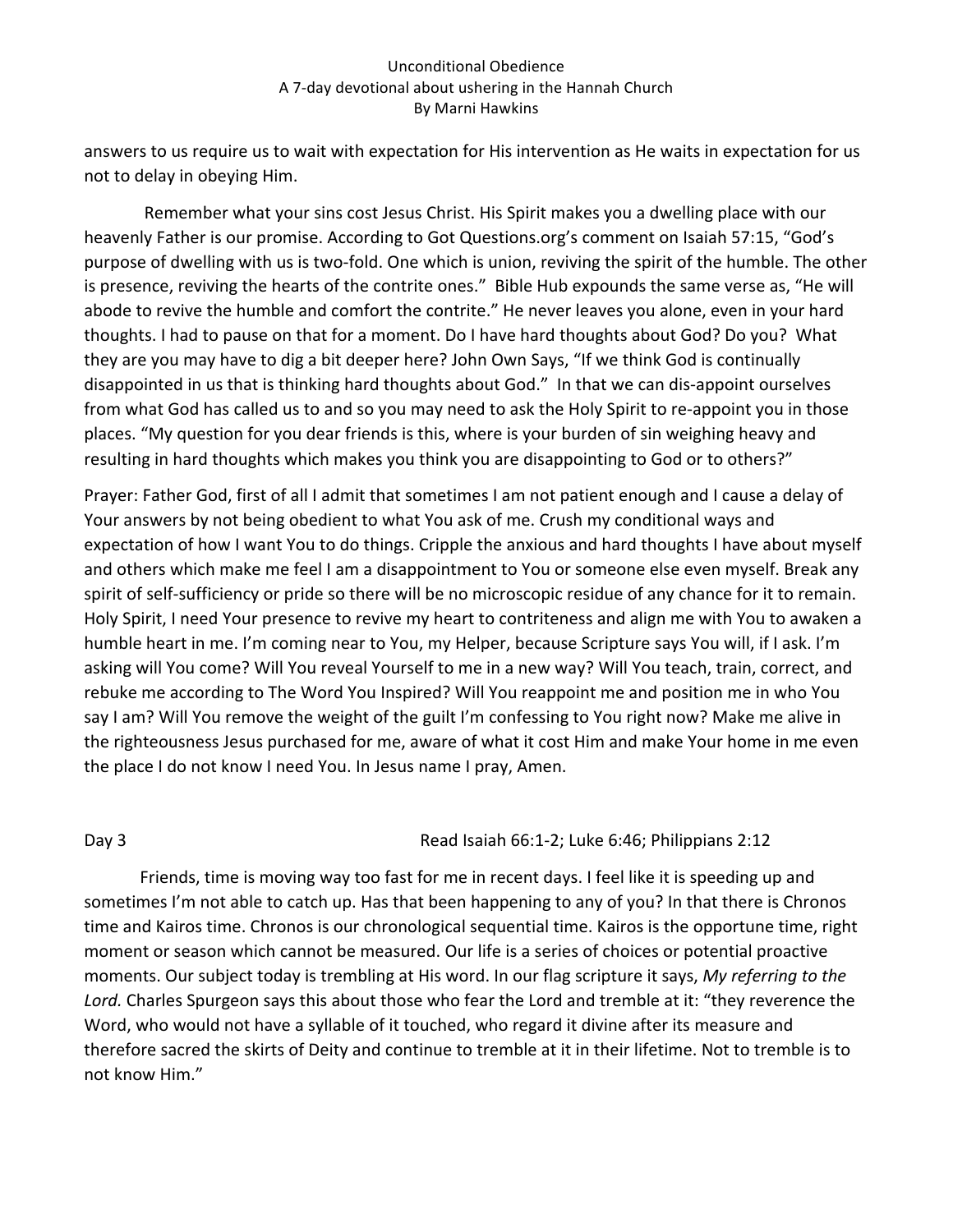Sometimes this trembling may be physical where we shake, weep, or fall down as dead like John in Revelation, in the spirit. This quaking should be contagious and our weakness be made aware. When the power of God hits and we realize His majesty is abundant: we our undone as in Isaiah, Peter when he was convicted of his sin in the presence to the Messiah for the first time, and Nehemiah when he gets the burden of the walls in Jerusalem being destroyed. Do we care about working out our own salvation with fear and trembling? (Philippians 2:12) Charles Spurgeon calls this process "The refining fire of sacred truth, the endurance of the thundering and flaming fire of the Word of the Lord, and Jesus's punishment of our sin at the forefront which we cannot reach without His assistance where unbelief has no place." Did you know Martin Luther 's knees often knocked together when he preached in fear of not being faithful to the Word of God? Just a note, even when you read the Word read it aloud for God's Word does not return to Him void but fulfills the purpose for which He alone has sent Isaiah 55:11. Prior to our flag verse, Isaiah 66:1 says, *Heaven is my throne and the earth is my footstool*. *Where is the house that you will build for Me and where is the place of my rest?* We are that house on a personal level and a corporate one, Amen? One whose life is worship where he is "enthroned in our heart and the footstool of our conscience". Ummm, I am convicted because I am not there yet. Are you?

Prayer: Father, let Your word daily search me and try me to know my anxious thoughts and emotions so I cannot be deceived in mind hearts or action or judge others by the same. Fill me with Your love so I will not vex nor offend You. Let Your Word instead offend/judge me to repentance. Take me through the shaking so as not to be unfaithful to Your Word. If you are not enthroned in my heart, I throw myself off of it and ask you to occupy it once more. Forgive where my ego has invaded the position of servanthood that strengthen me to choose to do right. In Jesus name, Amen.

# Day 4 Read Isaiah 66:1-2

I purposely waited until today to include the beginning of Isaiah 66 verse 2 it reads, On this one *I* will look (NAS). This one I will esteem....one who is\_\_\_\_\_\_\_, has a \_\_\_\_\_\_\_\_\_\_\_\_\_\_\_\_\_\_\_\_\_\_\_\_ and \_\_\_\_\_\_\_\_\_ .(NIV). If you are looking at someone, shouldn't you be paying attention to, focusing on and engaging with them? Real quick esteem defined is what we place value on or give worth to. The Hebrew word "chasabh" is to think, reckon or value. Esteem is not the same as self-esteem though, self-esteem is how we value ourselves. Esteem is the value the Spirit of God places on us. Oh, friends how highly He thinks of us and longs to pay attention to and as John Bevere says, "chases after us." How does this relate to unconditional obedience? In a nutshell it is the result of the 3 traits that follow it in the verse. I want to read to you a quote from one of my favorite devotionals by Pete Briscoe; "Someone who believes they are a sinner, saved by grace, tends to focus on sin management, more than pursuing intimacy with God. Managing it keep us down in the dumps. Our identity is not just of that sinner."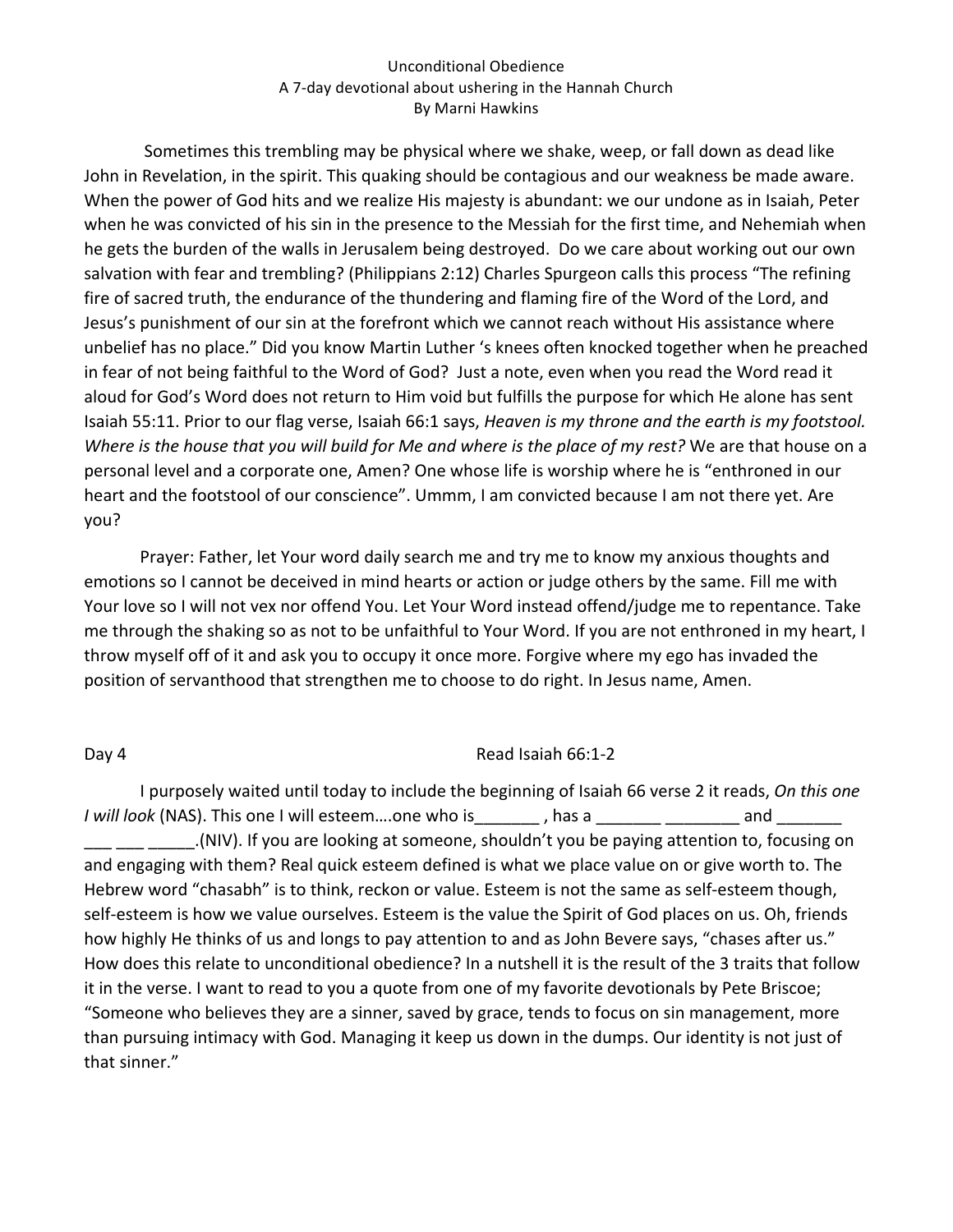Instead, we first need to be reminded that we are saints: a true believer of Jesus Christ made in His image and we still suffer the effects of sin in a fallen world. By His Grace, we are being transformed by the Holy Spirit as saints because we confess our sins and remember them no more. Second, our Heavenly Father sent Jesus so we could be reconciled back to His heart and life by His Spirit who yearns jealously to have continuous fellowship with us, you notice I did not say visit. I said continuous and constant. Do you yearn to be close to someone you never talk to? Can you build trust, accountability, respect and love that way? I know I cannot. There are no shortcuts to get close to Him. When we see the way, He sees us; we can do what He says without hesitation no what's, why's, and's, ifs, or but's about it.

Here is a very short list of ways God values you:

- 1. He made you in His image (Genesis 1:27)
- 2. He will not forget you. (Isaiah 49:15)
- 3. He has plans for your future (Jeremiah 29:11)
- 4. He loves us without measure. (Jeremiah 31:3)
- 5. While you were a sinner Christ died for you. (Romans 5:8)
- 6. He redeemed you with the precious blood of His Son. (1 Peter 1:18-19))
- 7. He made you a new creature. (2 Corinthians 5:17)
- 8. He made you alive together with His Son (Ephesians 2:4-7)
- 9. He made you Christ as ambassador. (2 Corinthians 5:20)
- 10. He calls you, His child.  $(1$  John  $3:1)$

PRAYER: Oh, how You Love me! Oh, how you Love me! Oh, how You love me! Oh, how you love without measure! Thank You Holy Spirit for giving value you to me in the image of Jesus Christ. Help me to not forget You and not get in the way of Your future for me. Bring to remembrance quickly my sin for I am redeemed through the blood of Your Son. You saw my frame and my newness before I ever did, because I'm alive together with Him. May my representation of you as Your ambassador, your daughter or son be constantly pursuing chasing intimacy with You by Your Spirit and let that closeness flow out to chase others. In Jesus name, Amen.

Day 5 **Read Isaiah 66:8-9;** Isaiah 27:2; John 15:5; 2 Peter 1:5-9; Galatians 5:22-23

If you remember from the introduction, there is a cure for being able to maintain a Hannah church culture it's called unconditional obedience. We just focused on the 4 aspects of it: humbleness, a contrite spirit, trembling at His word and esteem. The next 3 days, is centered on what encourages the development of that Hannah Church atmosphere of birthing a Reformation. First it must be authentic and strong enough to bear down when the time comes. The most concise definition for authentic is real, not false or a copy. Here's a quote from Gary Neal Hansen," authentic is not doing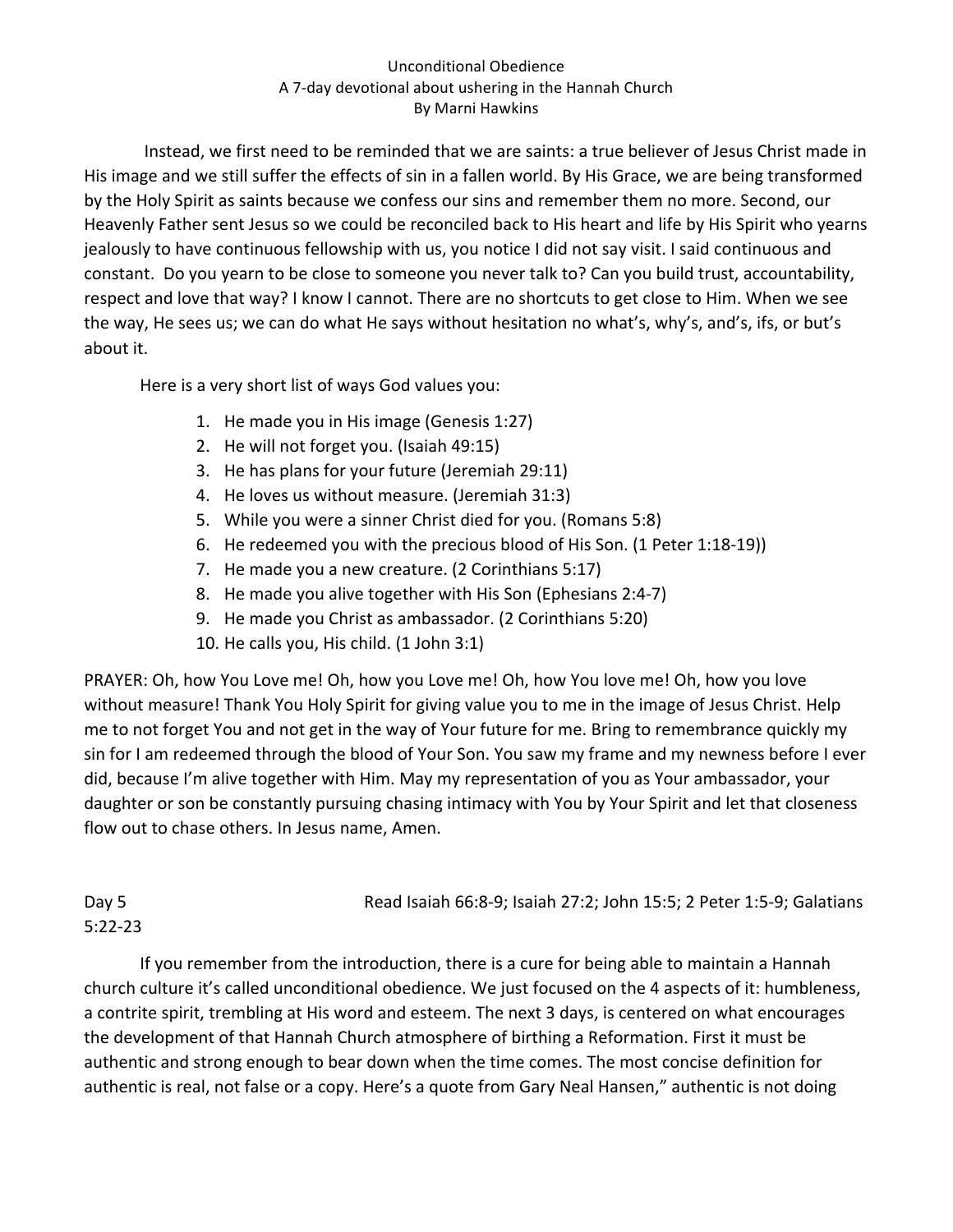church but being the church. We are the church the body of Christ. Personal relationships result from corporate relationship in the church." I want to point out something, there is one relationship in the corporate body, the relationship with Jesus and to carry out His mission mandate for His Body and its manifestation of it by the Holy Spirit. Relationships are the result of that one REAL relationship. I am going to challenge your thinking for moment because we perceive our personal relationships are establishing the corporate. I feel it's the opposite combination which builds our authenticity.

S. Eugene Levy says, "Are we authentic or really good at faking it? At Wednesday night Bible study, Pastor David made a comment on this subject that really resonated with me, "Is the church in real time in alignment with the Holy Spirit or not? Maybe the church has made itself so perfect it doesn't really have to work." Now I want to relate this to the bearing down part of our labor, without being too graphic, of a Hannah Church's capability. To bear down in Webster's dictionary says, to carry or transport someone or something down along something or to put forth one's maximum effort or apply ones maximum concentration toward action. I'll give you it's spiritual context: Bearing down requires maximum strength or authentic spiritual muscle to bring forth the on fruit needed in birthing this Reformation. In Isaiah 66:9 it says, *Who has heard of such a thing? Who has seen such things? Can a* land be born in one day or a nation be brought forth in a moment? As soon as Zion was in labor, she *brought forth her sons. Shall I bring to the moment of birth and not give delivery says the Lord. O shall I* who gives delivery shut the womb? Says your God. (Amplified version) Gills Exposition of the bible commentary on this verse as, "God will not shut the womb of a conversion until they are all brought to faith in Christ and repentance towards God. He will beget many more until all His gentile sons and daughters brought forth and brought in and all His promises to not cease from his work until this is complete." What is the strength of our All-In-ticity (Marni's -ism for authenticity), in the Hannah church corporately and second in our lives personally?

Prayer: Oh Father God, we need you to keep us on mission of Your Son and the empowerment of You, Holy Spirit to build our authentic strength up to full capacity. You are vital to the development of our spiritual muscle. We will need this strength to carry this New Reformation, missionally full term. Forgive us when we have tried to make ourselves good at faking Jesus or playing church apart from Your presence. Holy Spirit have Your way. Even if it doesn't look, taste, smell, feel or sound like we want. Purge what we are used to. We as a corporate body need just one thing You, Lord in common to bring in, Your presence, fullness, and the real glory undeniable to all. Holy Spirit we cry out for Your manifest presence, without it we will carry a lightless, gospel that cannot live in the now. In Jesus, Name, I pray Amen.

Day 6 **Day 6** Read Micah 2:12-13; Isaiah 26:18

Ok you guys I'm getting super excited about it this! I pray you are also. Our second characteristic of developing a Hannah church culture is that its prophetic. What does that even look like besides just prophecy being given? Since prophets are messengers who share/connect the heart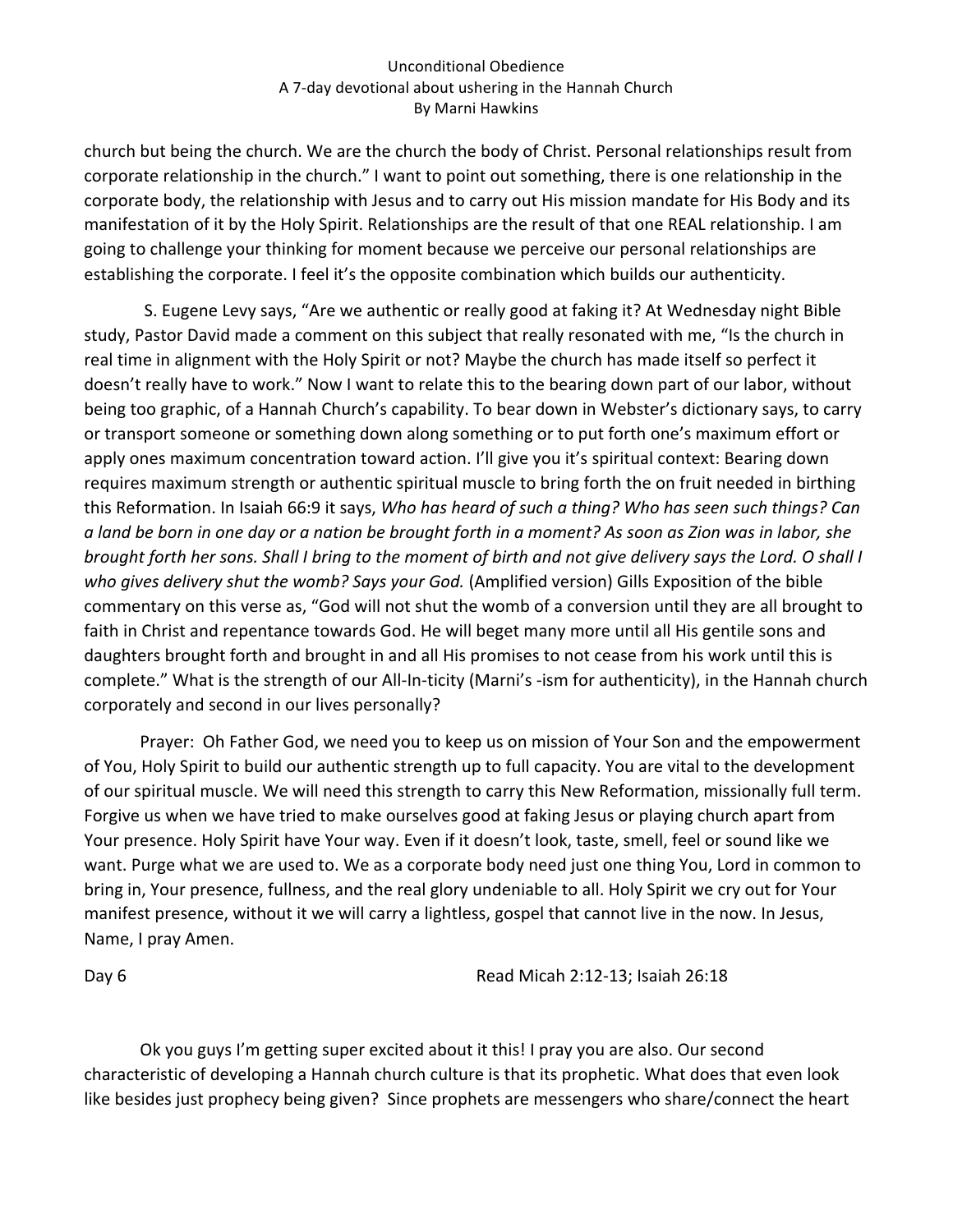and mind of God and reflect that through the nature of Jesus Christ in words, works and wonders by the Holy Spirit. A prophetic church does the same. This stage I call, birthing of spiritual children. In the natural delivery is messy, Pastor said. I like what Micah 2:13 (Amplified) says, *the breaker* [the Messiah who opens the way], shall go up before them [liberating them]. They will, break out, pass through, and go out; So, their King goes on before them. The Lord at their head. What we don't want is giving birth to wind with much twisting and struggling, which does not accomplish the fruit of the gospel work of salvation for the earth (Isaiah 26:18). 5q central.com had the closest way the prophetic is demonstrated in our Hannah church:

- 1. Deep Spirituality- We have passion for God's heart, feels what the Holy Spirit feels. There is tangible accessible presence of God. People are really hungry to obey the Holy Spirit. We Have Intentional Expectant Listening which encourages confidence in God where they can hear from the Holy Spirit themselves.
- 2. Inwards to each other- The Father's heart is revealed in how we love each other and connect with His, so we are strong comforted, and encouraged. The presence of the Holy Spirit manifests in revelatory gifts (wisdom, knowledge, prophecy). We are servant hearted, intergenerational, and inclusive.
- 3. Brings transformation out of the world: to our local and national community by walking in the power of the Holy Spirit. Confronting powers and principalities. Truth is backed up with the power of the Holy Spirit.

Results of this is Healthy spiritual children ready to be cared for. This leads to our last characteristic caring for souls.

Prayer: Lord, we come to You rendering our hearts and not our garments on behalf of all the spiritual children who have been aborted from Your hands. Forgive us, where we have not been the parents or family those kids needed. We repent our lack of diligence in doing everything possible to keep them alive and healthy spiritually, physically, or emotionally. We confess this is like giving birth to wind which has resulted in a spiritual barrenness. They are alive but are deficient or malnourished or unfruitful, and disconnected from the love of God. We cry out for a prophetic shift; Holy Spirit heighten our spiritual senses. We are desperate for Your mind and heart Father and a connecting message for a lost world. Holy Spirit impart your powerful evidence in, words and wonders in us. We ask for the anointing of the breaker to open the way and liberate the generations to follow. We need your revelation of wisdom knowledge and prophecy to oversee their development in becoming healthy, mature, and Holy Spirit filled. In Jesus name, Amen.

# Day 7 Cases and Contract Contract Contract Contract Read Isaiah 10:27; Hosea 5:15-16

YES! So Proud of you guys for following through to the end once more. What does caring for souls even look like? Let's think about the postdelivery process. Afterbirth the babies need to cleaned